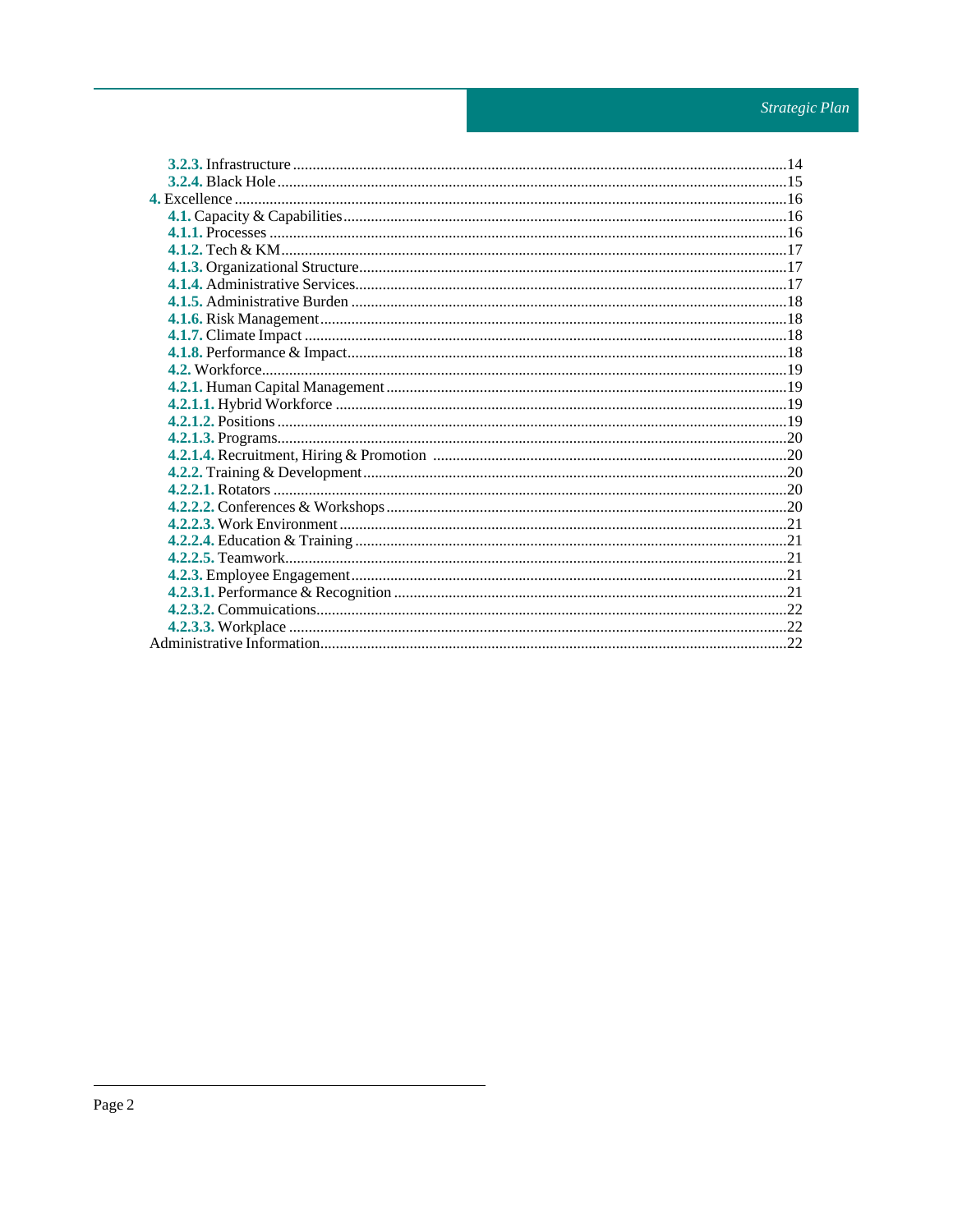# **National Science Foundation (NSF)**

## **Description:**

The U.S. National Science Foundation (NSF) is an independent federal agency that supports research at the frontiers of current knowledge, across all fields of science, engineering and education. It was established by the NSF Act of 1950 (Public Law 81-507). NSF adopted the purpose of that Act as its mission: to promote the progress of science; to advance the national health, prosperity, and welfare; and to secure the national defense. This has guided NSF's activities ever since.

#### **NSF Stakeholders** :

Stakeholder Engagement ~ Stakeholders took as their starting point the key elements of the NSF 2018-2022 Strategic Plan and provided comments and suggestions to inform the new plan. In addition to comments from individuals and organizations received through an online portal, agency officials held discussions with stakeholder groups, including the National Science Board, numerous *advisory committees, academic organizations, professional societies and NSF staff.*

#### **National Science Board**

**Advisory Committees**

**Academic Organizations**

**NSF Staff**

# <span id="page-2-0"></span>Vision

A nation that leads the world in science and engineering research and VISION innovation, to the benefit of all, without barriers to participation.

# <span id="page-2-1"></span>Mission

To promote the progress of science to advance the national health, prosperity and welfare; to secure the national defense; and for other purposes

## <span id="page-2-2"></span>Values

**Scientific Leadership**: NSF's strength is scientific leadership. ~ We support the expansion of the frontiers of knowledge and the integration of that knowledge into industry and education.

**Diversity**: We value the knowledge, skills, abilities, experiences and perspectives that colleagues from different backgrounds bring to our work and workplace. We recognize that these things strengthen NSF's ability to fulfill its mission.

**Inclusion**: We strive to maintain a staff that is representative of the broader national community. We support outstanding researchers and innovative thinkers from across our nation's diversity of regions, organizations and demographic groups.

**Integrity**: We hold each other and our awardees to the highest standards of ethical behavior. We strive to ensure the trustworthiness of the results of NSF-funded research. We ensure decisions are fairly made and communicated respectfully.

**Excellence**: We maintain the highest standards in merit review, financial management, award administration and business operations. We use rigorous review by experts to ensure that only the best ideas are funded. We apply new and creative ideas to improve our processes and our impact.

**Public Service**: We proudly value our role as public servants who enable the research community to identify new paths for expanding knowledge and addressing societal challenges.

**Innovation**: We apply new and creative ideas to improve our processes and our impact.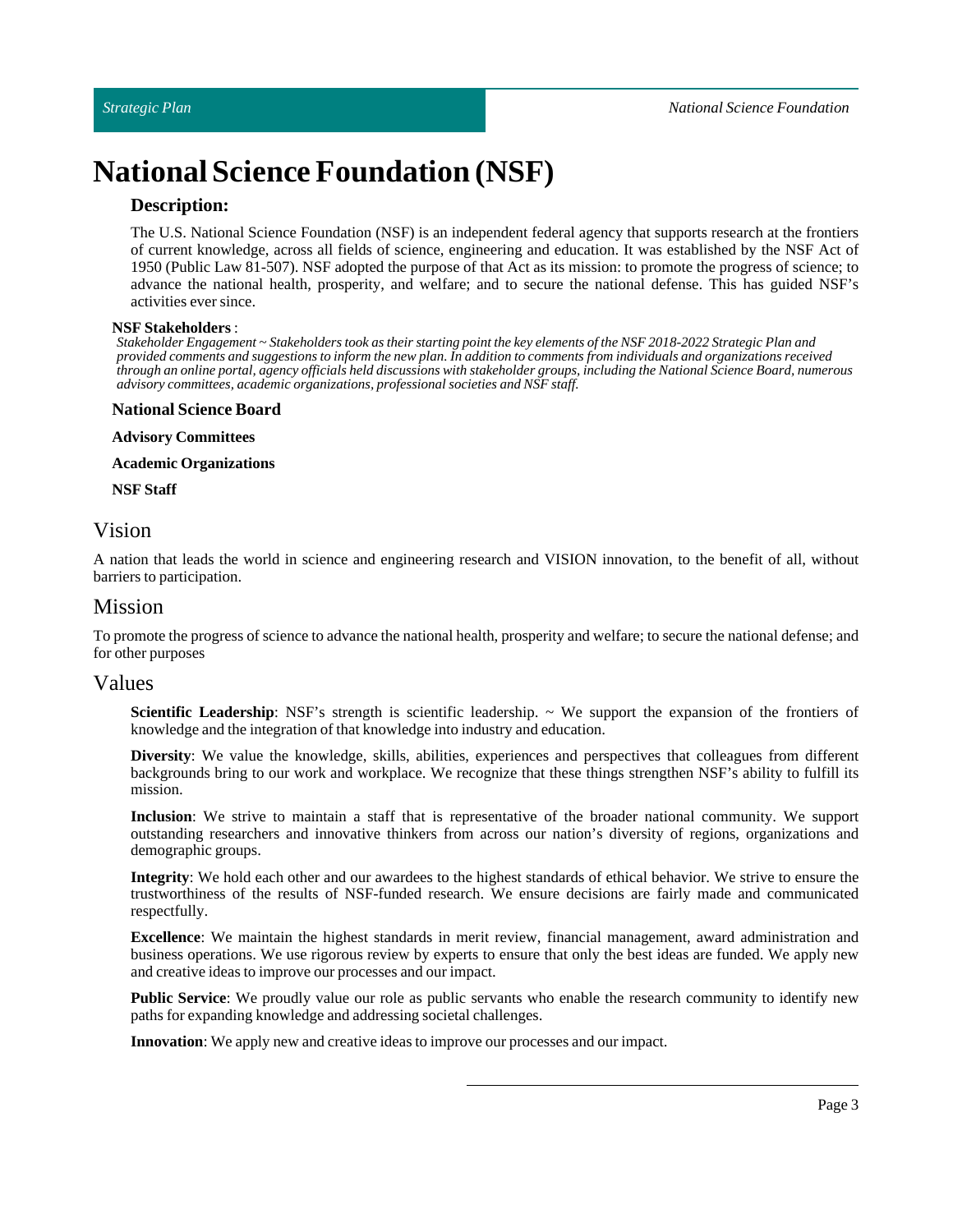## *National Science Foundation*

**Collaboration**: We work in a collaborative enterprise where teamwork is essential. We value the perspectives and values of our colleagues, recognize that combining our knowledge enables us to find more robust solutions and acknowledge the contributions that we each make to our shared success; we are committed to listening, communicating effectively and working collegially. We share both ideas and responsibilities with colleagues in pursuit of common goals.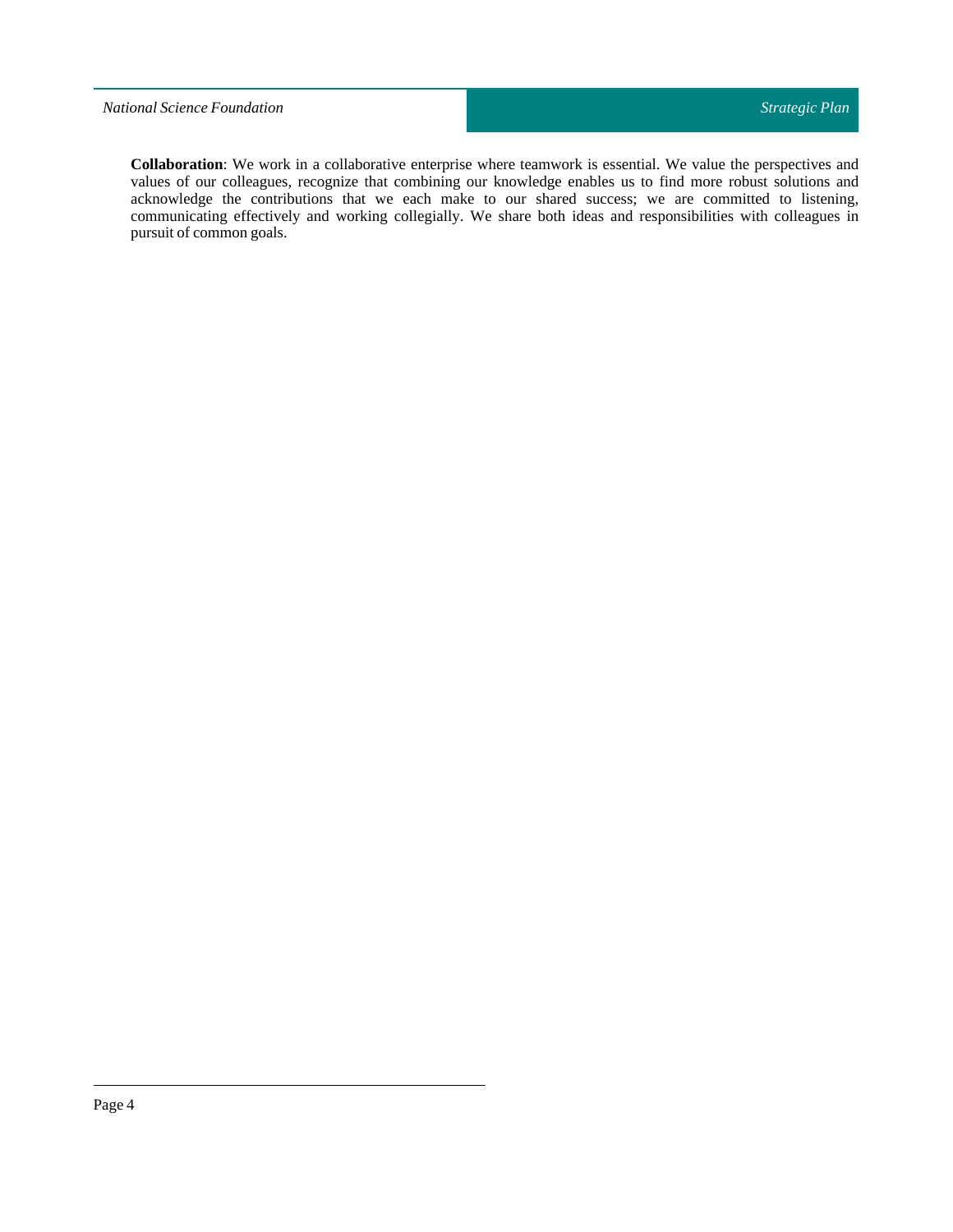## <span id="page-4-0"></span>**1. Empowerment**

*Empower STEM talent to fully participate in science and engineering*

S&E are key to the nation's economic progress, and people are the core of America's scientific progress. To accelerate the advancement of discovery and learning, prepare for a world in which work is increasingly reliant upon scientific and technological skills and ensure that all citizens share in the benefits that flow from research, we must promote inclusion in the research community and STEM workforce, access to STEM learning and training and widespread STEM literacy. Our global competitiveness depends critically on the readiness of the nation's STEM workforce, but millions of talented individuals are missing from that workforce. NSF seeks to empower these missing millions15 by making strategic investments in researchers and research training to harness the talents and creativity of America's diverse population. NSF also supports research into practical ways to promote a scientifically literate U.S. population that is well prepared for the economy and challenges of the 21st century. The Learning Agenda in Appendix A.1 of this plan contains a set of specific questions to help NSF assess progress on the strategic objectives listed under this goal. These reflect a guiding question: How can NSF grow STEM talent and opportunities for all Americans most equitably?

## <span id="page-4-1"></span>**1.1.** Accessibility & Inclusivity

#### *Increase the involvement of communities underrepresented in STEM and enhance capacity throughout the nation.*

Ensure accessibility and inclusivity ~ Our nation's STEM workforce must reflect the diversity of our society. This is essential for the emergence of a rich set of ideas and approaches that drive discovery and innovation. In addition, our research portfolio must tackle the challenges faced by all sectors of society; for example, environmental research to explore ways of addressing environmental change that benefit the full range of socioeconomic communities across America.

## <span id="page-4-2"></span>**1.1.1.** Demographic Diversity

#### *Capitalize on the talents and ideas of all segments ofthe population*

Demographic Diversity  $\sim A$  student's socioeconomic or demographic background should not be a limiting factor in their choosing to earn a STEM degree, or in support of that pursuit. Through programs such as ADVANCE and NSFINCLUDES(Inclusion Across the Nation of Communities of Learners of Underrepresented Discoverers in Engineering and Science) and their successors, NSF fosters institutional transformation within research and educational organizations so the nation can capitalize on the talents and ideas of all segments of the population. Through its research training activities, NSFinvests in the broad diversity of STEM talent, aiming to advance racial equity and a STEM workforce that is more representative of our nation.

# **Stakeholder(s):**

#### **ADVANCE Program NSF INCLUDES Program**

#### <span id="page-4-3"></span>**1.1.2.** Geographic Diversity

*Expand the geography of innovation by advancing research capacity in states and territories that receive relatively small proportions ofthe federal research budget*

Geographic Diversity ~ Talent is found throughout the United States. NSF's Established Program to Stimulate Competitive Research (EPSCoR) is an example of a program that seeks to expand the geography of innovation by advancing research capacity in states and territories that receive relatively small proportions of the federal research budget. NSF will expand its efforts to ensure all parts of the U.S. participate in the 21st century S&E enterprise.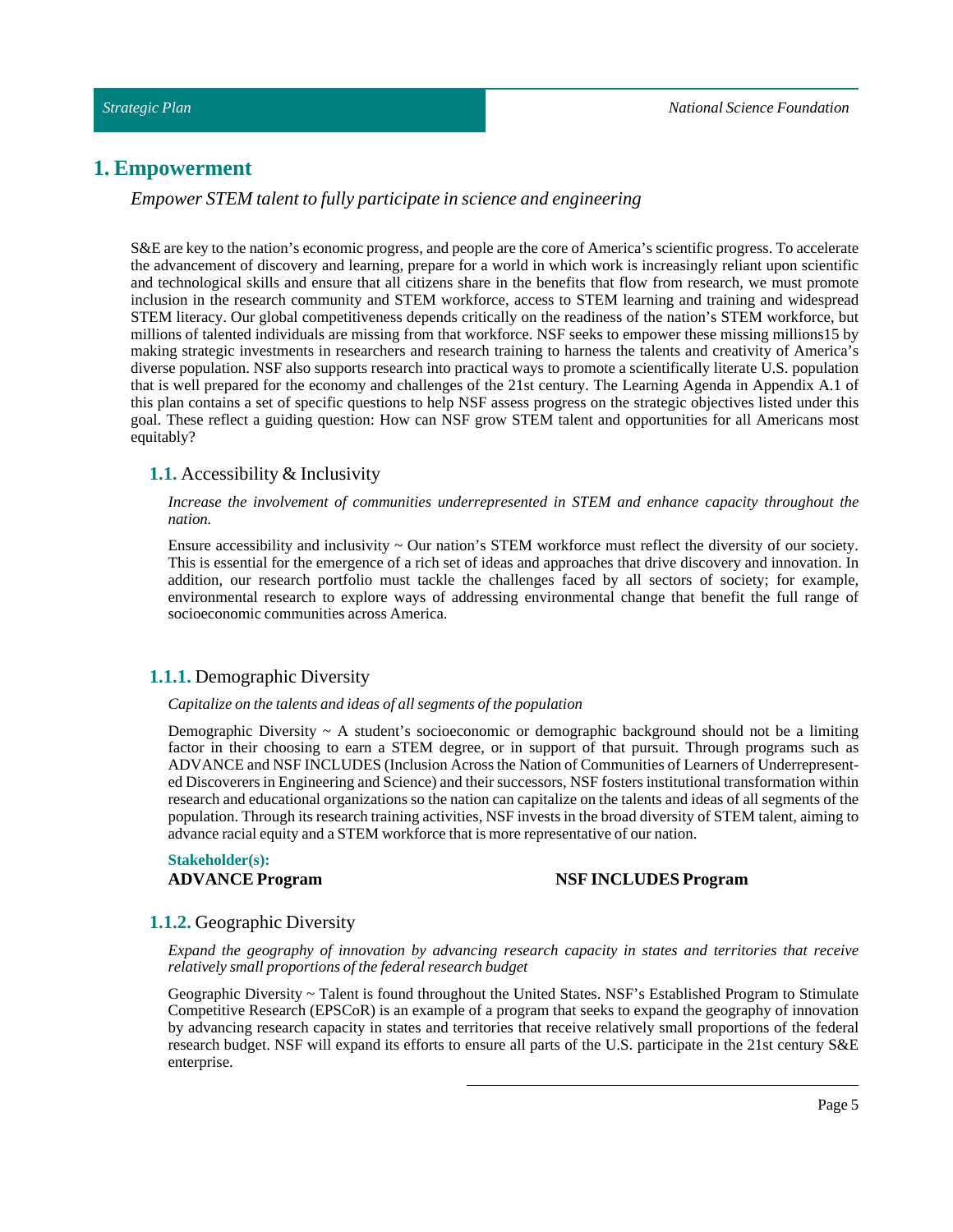#### $Stakeholder(s):$

## **Established Program to Stimulate Competitive Research**

## <span id="page-5-0"></span>**1.1.3.** Institutional Diversity

#### *Increase the range ofinstitutions we support*

Institutional Diversity ~ To maximize the impact of its research training, NSF works to increase the range of institutions it supports. Through tailored, capacity-building programs, NSF enhances the ability of specialized institutions to draw diverse communities into research and the STEM workforce. Specialized programs can also help the nation meet emergent needs for a workforce trained in the new results of research in areas such as cybersecurity, quantum information science and AI.

## <span id="page-5-1"></span>**1.1.4.** Accessibility

#### *Improve Accessibility*

Improving Accessibility  $\sim$  As a preeminent funder of research, it is vital for NSF to ensure that everyone with potential has an opportunity to contribute to advancing the research frontier. NSF will continue to modernize its outreach to potential new investigators and institutions, combining both direct in-person outreach, support for research development assistance efforts of external partners, and online tools to make it easier to submit proposals and manage grants. By promoting the participation of undergraduates, graduate students and postdoctoral associates from all communities in research projects, as well as by providing graduate and postdoctoral fellowships and research experiences to an intentionally diverse array of undergraduates, K-12 students and teachers, NSF supports the development of a new generation of researchers, scholars and knowledge workers that better represents our pluralistic society. It prepares both future research leaders and a STEM workforce that is equipped with up-to-date knowledge and the experience needed to address society's current and future challenges. Indicators of progress towards this objective could include increases in the proportion of proposals that come from groups, regions and types of organizations that are underrepresented in NSF's proposal portfolio.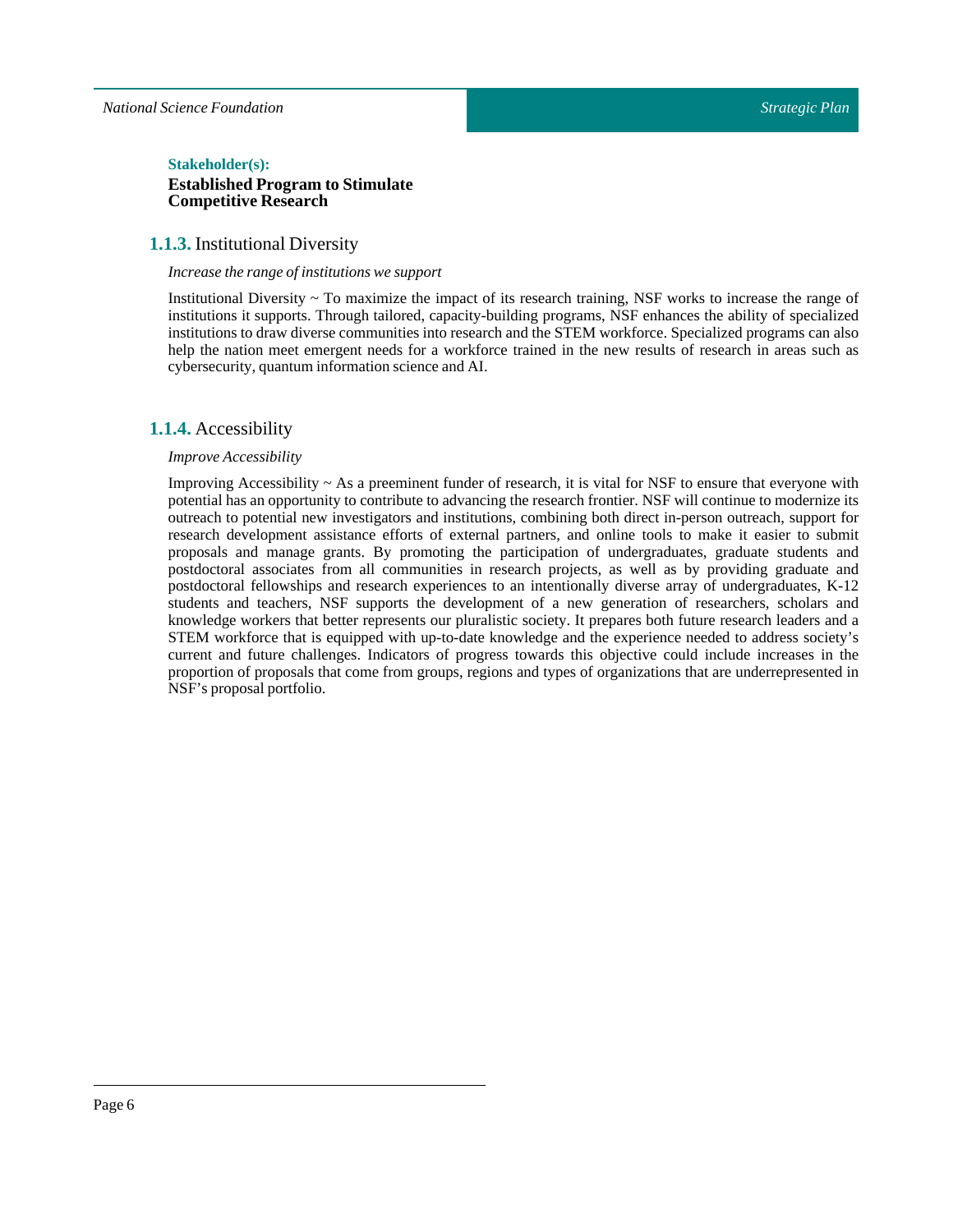# <span id="page-6-0"></span>**1.2.** STEM Workforce

*Grow a diverse STEM workforce to advance the progress of science and technology.*

Unleash STEM talent for America  $\sim$  Tomorrow's advances in S&E will be accomplished by people educated today, in K-12 and college settings as well as in informal environments. One of NSF's most important approaches to advancing the progress of science and technology is to inspire and invest in the development of the next generation of our nation's STEM workforce, both within and beyond the academic environment. By leveraging its investments in research training and research on STEM learning, NSF supports a national effort to grow the next generation of discoverers and skilled technical workers and, in the process, entrain the missing millions and increase the diversity of the STEM workforce. This includes support for research that will develop and test new models for the lifetime integration of career and technical training, to keep pace with the ever-expanding frontiers of knowledge.

#### **Stakeholder(s):**

**STEM Workforce**

## <span id="page-6-1"></span>**1.2.1.** STEM Education

*Support research in STEM education and on effective approaches to preparing a diverse, globally competent STEM workforce and a STEM-literate citizenry*

Research on STEM Education ~ NSF supports research in STEM education and on effective approaches to preparing a diverse, globally competent STEM workforce and a STEM-literate citizenry. The research in learning in which NSF invests is aimed at both formal and informal pathways. Formal education through the nation's K-12 schools provides the foundation for citizens' understanding of STEM and its uses in addressing the needs of society. The formal education process continues through our nation's colleges and universities, where scholarship is the hallmark. Informal education — from the nation's science museums to children's educational television — is a powerful means to diffuse knowledge, provide learning and instill interest in STEM topics in everyone throughout their lives. NSF invests in research about education to develop more effective approaches to engage the public and help citizens develop a better understanding of science and the scientific process. NSF's investments in research on STEM education extend the reach of its S&E programs by paving the way to integrating their results into modern approaches to learning. Programs such as Improving Undergraduate STEM Education and Innovations in Graduate Education involve research that leads to improvements in undergraduate and graduate STEM programs, while Education and Human Resources Core Research advances learning, learning environments, workforce and broadening participation at all levels.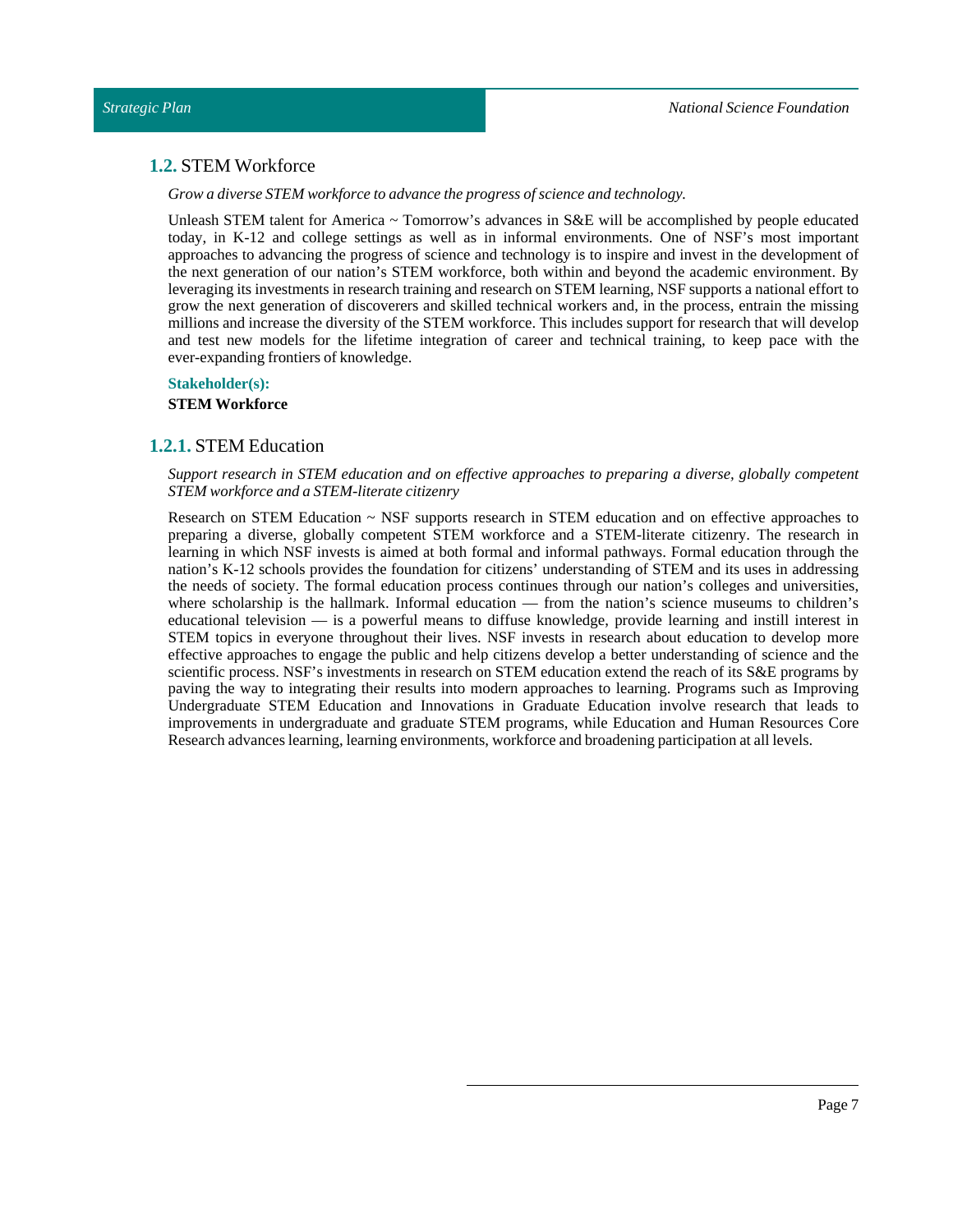# <span id="page-7-0"></span>**1.2.2.** Formal Education & Training

## *Investin postdoctoral, graduate and undergraduate research training*

Formal Education and Research Training ~ Institutions of higher education in the U.S. play an important role in educating a diverse STEM workforce beyond preparing students for careers in research. NSF invests in postdoctoral, graduate and undergraduate research training through funding for research projects, research centers and research fellowships and by providing research experiences for undergraduates at home and abroad. NSF funds research on ways to improve graduate and undergraduate education to prepare students to participate in the nation's scientific and technological workforce. It provides opportunities for institutions of higher education to pilot new approaches to education that putthe results of this research to good use. And NSF pursues innovations in undergraduate education aimed at better preparing the skilled technical workforce of the future. These efforts support the nation in developing a STEM workforce with broad capabilities for careers in business, industry and academia. To strengthen the links between precollege teaching and the frontiers of knowledge, NSF supports research experiences for educators.

#### **Stakeholder(s):**

## **Institutions of Higher Education**

## <span id="page-7-1"></span>**1.2.3.** Informal Education

#### *Investin research on informal education to engage the public and help citizens understand science*

Informal Education ~ Informal education is another powerful means to diffuse knowledge, provide learning and instill interest in STEM topics in everyone throughout their lives. Citizen-engaged science, for example, fosters informal education and involves citizens in a meaningful, gratifying way as it advances science at the same time. NSFinvests in research on informal education that is intended to develop more effective approaches to engaging the public and to help citizens develop a better understanding of science and the scientific process. Indicators of progress towards this objective could include increases in the number and diversity of students, teachers and members of the public who participate in NSF formal and informal education activities.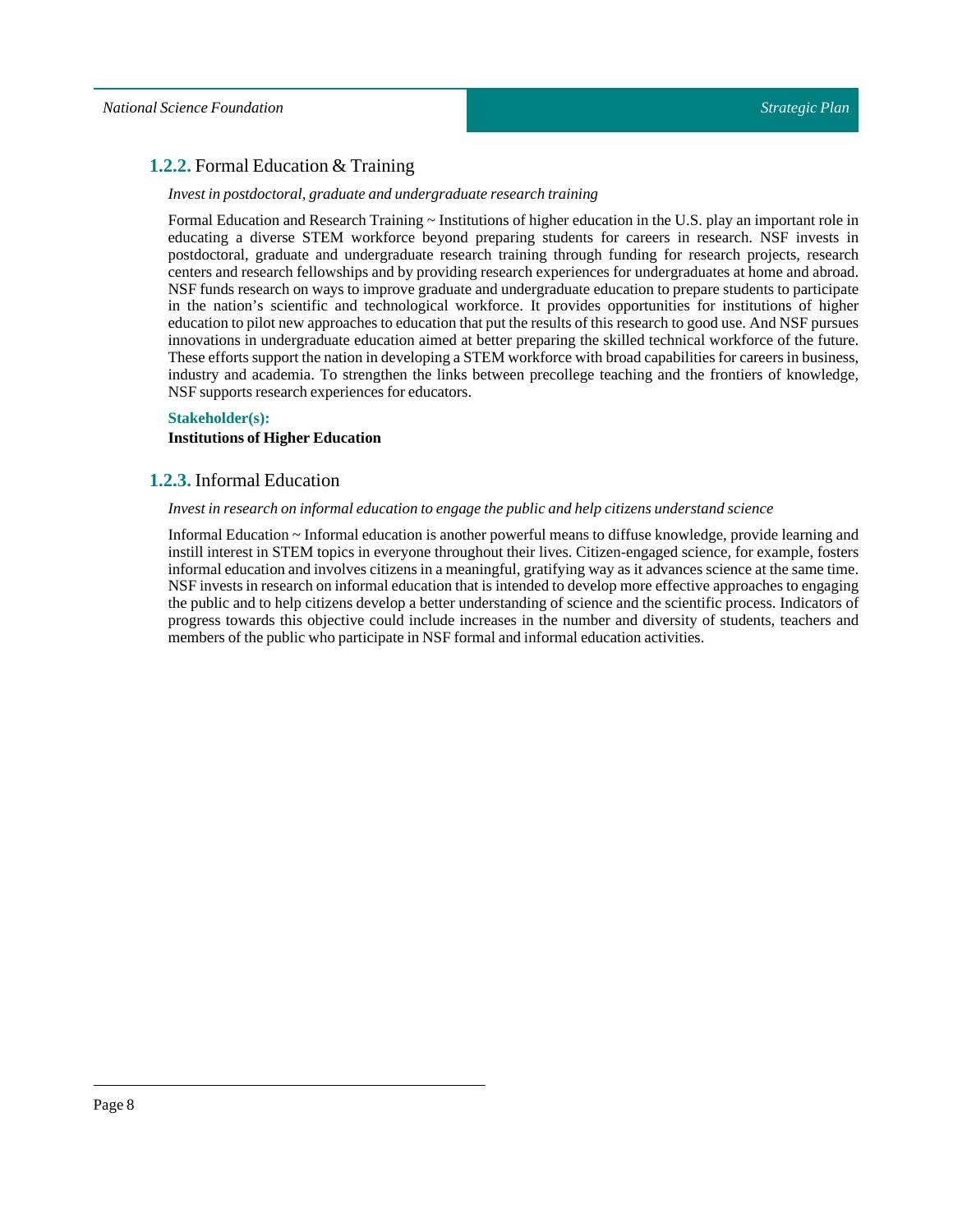# <span id="page-8-0"></span>**2. Discovery**

*Create new knowledge about our universe, our world and ourselves.*

This goal furthers the first part of NSF's mission, "to promote the progress of science," pursuing the generation of new knowledge so the nation remains a global leader in expanding discovery in science, engineering and learning. By generating new knowledge, NSF-funded researchers provide the nation with the capability to maintain scientific, technological and economic leadership in a competitive world. Fundamental research is a capital investment for the nation. Basic research leads to new knowledge. It provides scientific capital. It creates the fund from which the practical applications of knowledge must be drawn. New products and new processes do not appear full-grown. They are founded on new principles and new conceptions, which in turn are painstakingly developed by research in the purest realms of science.17 Those practical applications of knowledge sometimes begin to be realized very quickly; for example, some of NSF's investments in research related to the SARSCoV-2 pandemic produced actionable results within months. In other cases, the practical applications may not be fully felt until decades after the initial basic research. A connection between fluid dynamics and an improved industrial process may be easier to foresee than the practical benefits of fundamental physics research into what Einstein called "spooky action at a distance," but the initial research on quantum mechanics in the early 20th century paved the way for the development of new approaches to secure communications and more powerful computers that is underway in the 21st century's research on quantum information systems.

## <span id="page-8-1"></span>**2.1.** Ideas, People & Infrastructure

*Accelerate discovery through strategic investments in ideas, people and infrastructure.*

Advance the frontiers of research

## <span id="page-8-2"></span>**2.1.1.** Investments

#### *Support a continuum of research from exploratory to solutions-focused*

A Spectrum of Research Investments  $\sim$  NSF's core objective is to improve the collective understanding of the natural, human and built facets of the universe we inhabit. To achieve this, we pursue a strategy that strengthens the U.S. research enterprise by scaling up effective approaches to research and research training in ways that speed the pace of discovery. We support a continuum of research from exploratory to solutions-focused. We look to expand partnerships with philanthropic foundations and industry to quicken the pace of discovery and the dissemination of the knowledge gained. We invest in discovery and discoverers in all areas of science, technology and STEM education research. We seek the best research ideas, both those that advance current understanding and those that disrupt it. We support world-class scientific facilities for the nation's researchers at home and abroad. We support the development and acquisition of advanced research platforms, instrumentation and cyberinfrastructure, providing 21st century tools for 21st century research.

## <span id="page-8-3"></span>**2.1.2.** Impact

#### *Formulate research questions whose answers will have a meaningful societalimpact benefits*

Research with Impact ~ The formulation of research questions whose answers will have a meaningful societal impact benefits from engaging stakeholders outside the research community. In some cases, the execution of such research can be strengthened by the active involvement of stakeholders in shaping and facilitating the research and evaluating intermediate results. Through workshops, specific solicitations and standing programs, NSF helps focus the attention of the research community on fundamental aspects of high-priority national challenges. We support researchers in identifying particularly urgent questions and opening up new avenues to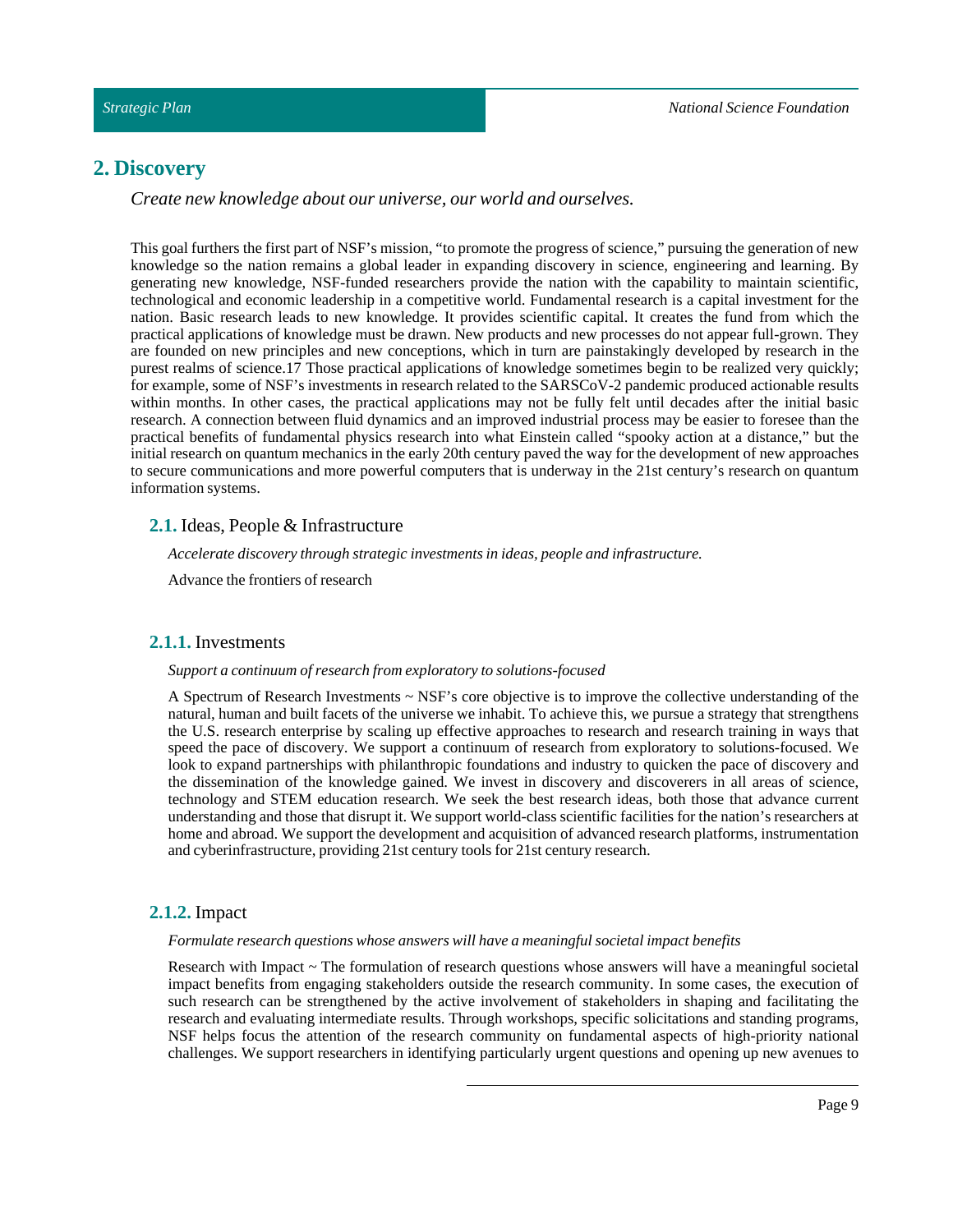address these priorities. And we provide funding to pursue better understanding of specific challenges that confront society. These approaches promote impact-driven, use-inspired research.

## <span id="page-9-0"></span>**2.1.3.** Innovation & Entrepreneurship

#### *Expand use-inspired research and fosters a nationalinnovation ecosystem*

Innovation and Entrepreneurship ~ Innovation and entrepreneurship are key capabilities for the nation. NSF's investments in S&E research and training foster innovation across a broad range of topics relevant to technological and economic competitiveness. Examples include advanced manufacturing, the design of innovative materials and building technologies, infrastructure resilience and sustainability, mitigating and adapting to the effects of global environmental change, innovations in AI, decision-making, cybersecurity and data analytics. Through its Convergence Accelerator, Partnerships for Innovation and I-Corps programs, NSF expands its use-inspired research portfolio and fosters a national innovation ecosystem by encouraging institutions, scientists, engineers and entrepreneurs to explore the innovation and commercial potential of their research. The rate at which the frontiers of science advance is notoriously difficult to quantify; however, an example of an indicator of progress could be trends in publications and citations, such as those highlighted in the biennial report Science and Engineering Indicators.

#### **Stakeholder(s):**

| <b>Convergence Accelerator</b>             | <b>Entrepreneurs</b> |
|--------------------------------------------|----------------------|
| <b>Partnerships for Innovation Program</b> | <b>Institutions</b>  |
| I-Corps                                    | <b>Scientists</b>    |
| <b>Innovators</b>                          | <b>Engineers</b>     |
|                                            |                      |

## <span id="page-9-1"></span>**2.2.** Research Capability

*Enhance research capability*

Enhance research capability  $\sim$  NSF will promote an academic culture that encourages risk taking, is broadly inclusive in both its demography and range of intellectual ideas, has access to cutting-edge infrastructure and is globally engaged with increased opportunities for exchanging ideas and collaborating on an international scale. It will increase opportunities for broadening the training of U.S. graduate students and early career researchers through international exchange activities and partnerships with industry.

## <span id="page-9-2"></span>**2.2.1.** Research Practice

#### *Advance the state ofthe artin research practice.*

Advance the state of the art in research practice  $\sim$  NSF seeks to advance the state of the art in research and strengthen the speed and scale at which the outputs from research benefit society. We will do this by encouraging innovation; strengthening partnerships between academic researchers, industry and other stakeholders; cultivating an inclusive and ethical research culture; embracing the growth of convergence as an approach to research; emphasizing the synergy between curiosity-driven and use-inspired research; supporting training in entrepreneurship and innovation; and supporting new modes of research practice. Research practice will also be advanced by promoting open data sharing; strengthening and broadening the community of research organizations; ensuring a safe, nurturing and inclusive research environment for all participants; leveraging partnerships with industry, civic society organizations and others to accelerate the pace of discoveries and their translation into benefits for society; and piloting new approaches to the formulation of research questions and the pursuit of their answers.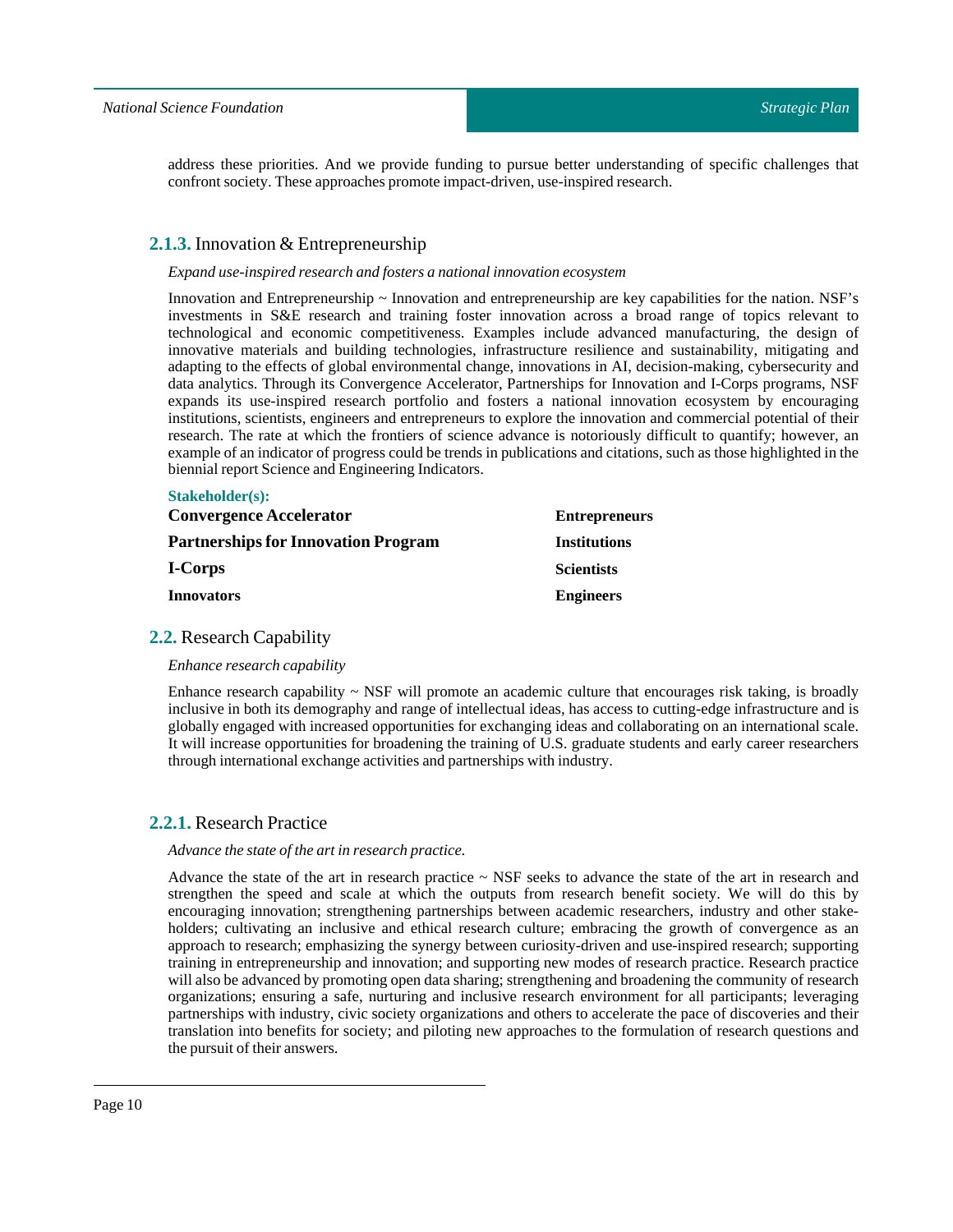# <span id="page-10-0"></span>**2.2.2.** Collaboration & Interdisciplinarity

## *Supporting collaborative and interdisciplinary research*

Collaboration and Interdisciplinarity  $\sim$  There is growing consensus that some of the most intractable problems in the scientific, technological and social arenas require perspectives and approaches from multiple disciplines. Indicators include the proliferation of multidisciplinary institutes and centers in academia and the private sector, new faculty hires with joint appointments and the merging of university departments. NSF has long recognized the potential synergies that result in such settings and the creativity that collaborative research and "team science" can bring to addressing some of society's most pressing research challenges. Convergent research, together with open data sharing among disparate disciplines, can lead to unprecedented breakthroughs and nucleate entirely new disciplines. NSF remains committed to maintaining a wide variety of mechanisms for supporting collaborative and interdisciplinary research at scales from small teams to multi-institutional centers.

## <span id="page-10-1"></span>**2.2.3.** Reproducibility

## *Ensure that research is reproducible*

Reproducible research ~ Working with the research community, NSF will promote the use of best practices to ensure that research is reproducible, including emphasizing the open availability of results and the data that support them. Indicators of progress towards this objective could include growth in the number of records in NSF's Public Access Repository.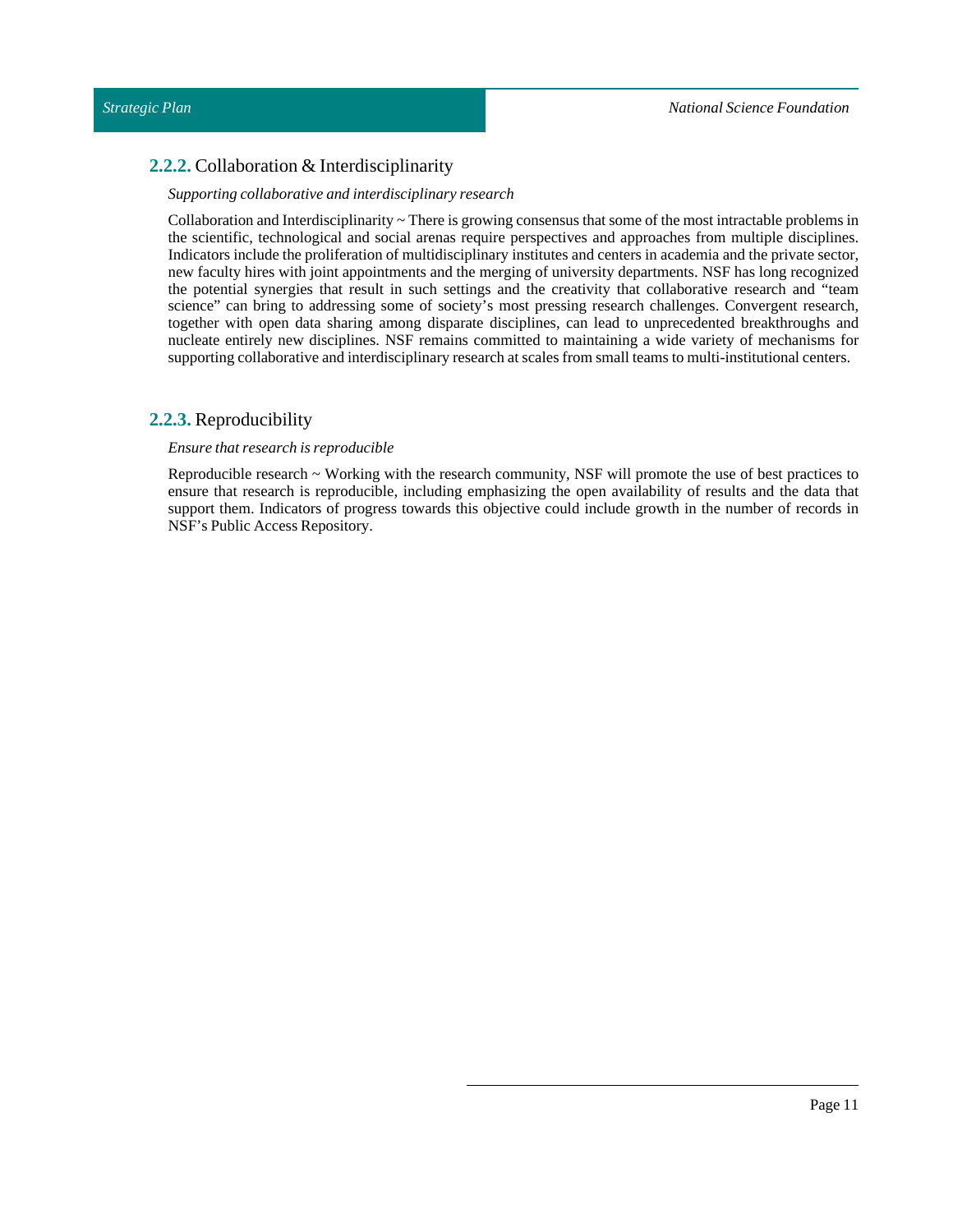# <span id="page-11-0"></span>**3. Impact**

*Benefit society by translating knowledge into solutions.*

NSF has since its creation in 1950, impacted society not only in the U.S. but also around the world. From groundbreaking discoveries used for medicine and gene therapies to cybersecurity research that protects individuals, corporations and governments alike, NSF has been at the forefront of scientific discovery and technological advancements improving society for this generation and the next.

## <span id="page-11-1"></span>**3.1.** Societal Challenges

*Advance research and accelerate innovation that addresses societal challenges.*

Deliver benefits from research

## <span id="page-11-2"></span>**3.1.1.** Research & Innovation

## *Connect Research and Innovation*

Connecting Research and Innovation  $\sim$  The first part of NSF's mission is to create new knowledge and expand the nation's intellectual capital. However, NSF's mission does not end there. To advance the national prosperity, we must continue to invest in research that: (1) connects new knowledge to innovations that drive the nation's competitiveness and fuel the nation's economic growth; and (2) addresses present and emerging societal needs. NSF will continue to pursue connections between new insights and global challenges (often involving essential interdisciplinary collaborations, prototypes and technologies). One approach to developing these connections is through partnerships to promote and catalyze the translation of research into application. NSF will expand its partnerships with other government agencies, academia and private and international entities. Such partnerships leverage NSF's resources and help ensure that fundamental research outcomes are translated into benefits to society.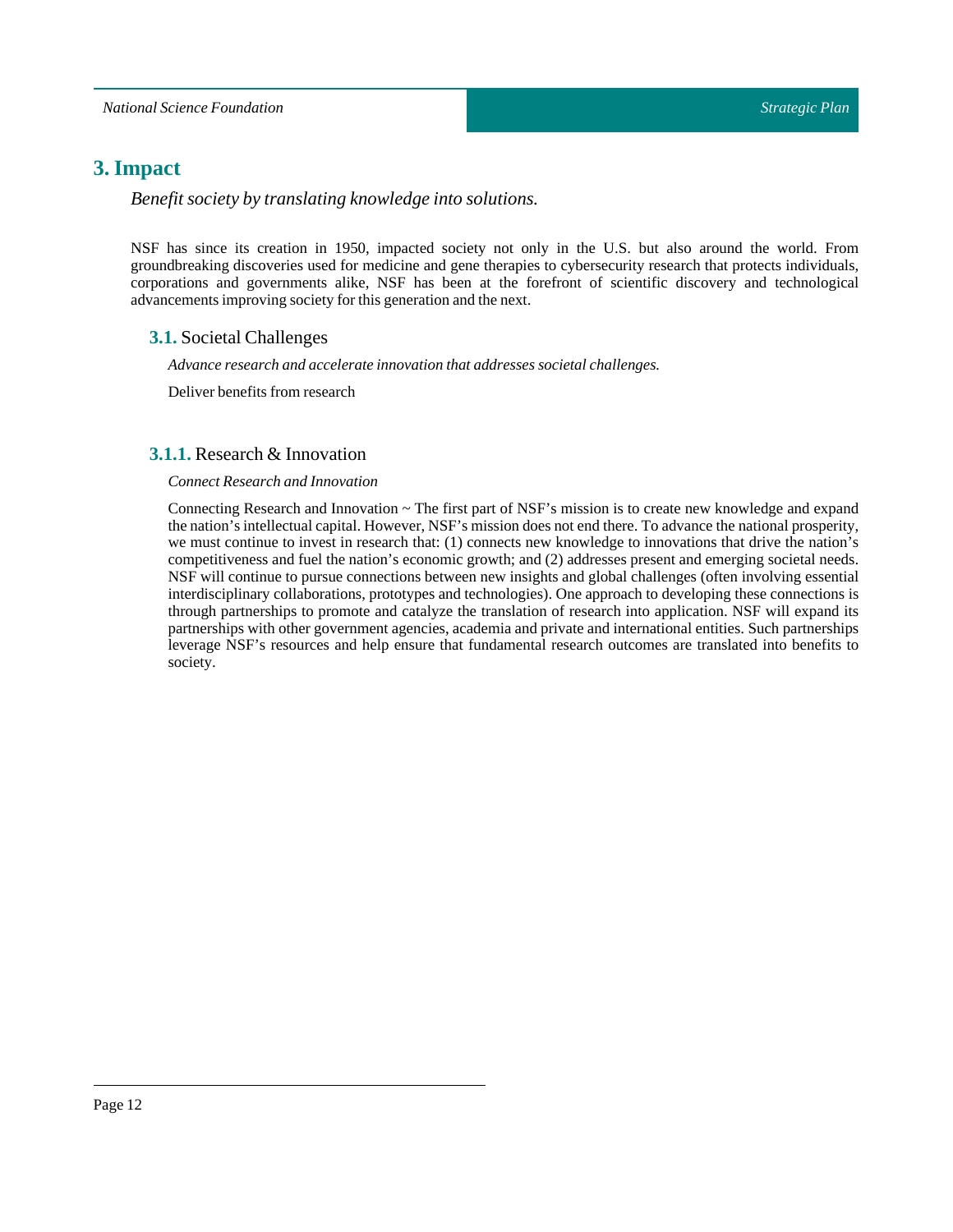## <span id="page-12-0"></span>**3.1.2.** Global Collaborations

#### *Support U.S. researchers' involvementin global research collaborations*

Engaged Research  $\sim$  Tools to advance research that provides the capability to meet pressing societal needs include: increasing support for the coproduction of discoveries; supporting mechanisms and training for researchers in techniques to promote the beneficial uptake of the results of their use-inspired research; and diversifying the research workforce to bring a broader range of perspectives to the generation of research questions. In the coming years and decades, the increasing impact of humanity on the natural world – and the increasing rate and reach of the communication of ideas in the digital world — will present the research community with urgent and increasingly global questions. Such questions include how to mitigate increasingly pervasive pollution, how to slow or adapt to the accelerating pace of environmental and ecosystem change, how to handle the emergence of new diseases, and how to address the dissemination of misinformation. To tackle these challenges, NSF will support U.S. researchers' involvement in global research collaborations. The research discoveries and technological advances supported by NSF have never been more important to both daily life and the long-term challenges that confront national and global society.

#### **Stakeholder(s):**

**U.S. Researchers**

## <span id="page-12-1"></span>**3.1.3.** Knowledge Dissemination

#### *Encourage use of novel means of disseminating new knowledge*

Open Research ~ To accelerate both research and innovation, it is critical to make results and knowledge widely available.20 NSF will continue to promote the rapid and wide-spread dissemination of the results of NSF-funded research with no or minimal restrictions from publication embargoes. It will encourage the use of novel means of disseminating new knowledge. And it will expand its efforts to ensure that the data cited to support published research are readily available to other researchers and well curated. Access to data is important not only so that others can build on published results but also so that key results can be tested to ensure they are reproducible. Indicators of progress towards this objective could include growth in the number of partnerships spanning academia, industry, nonprofits, and state and local government resulting from NSF grants. NSF anticipates these partnerships being greatly accelerated by the Directorate for Technology, Innovation and Partnerships' investments.

#### **Stakeholder(s):**

## **Directorate for Technology, Innovation and Partnerships**

## <span id="page-12-2"></span>**3.2.** Global S&E Community

#### *Cultivate a global S&E community based on shared values and strategic cooperation.*

Lead globally ~ The critical importance of research and innovation as drivers of future growth is recognized around the world. As noted by the U.S. Congress, many countries are increasing their investments in fundamental research. The focus on international collaboration in S&E is based on discovery, learning and research infrastructure to engage a diverse science community from different nations and cultural backgrounds. NSF develops international scientific collaborations on all seven continents and provides opportunities for researchers to enhance their work through international cooperation... As has been demonstrated many times, the impact of domestic talent is magnified when NSF also attracts foreign talent to the research enterprise. NSF works with its federal partners to reduce barriers to such participation when it accords with the key values that underlie U.S. research. At the same time, NSF continues to enhance research security through the work of its Research Security Strategy and Policy staff, building on the report Fundamental Research Security. Indicators of progress towards this objective could include growth in the number of NSF awards that include international activity.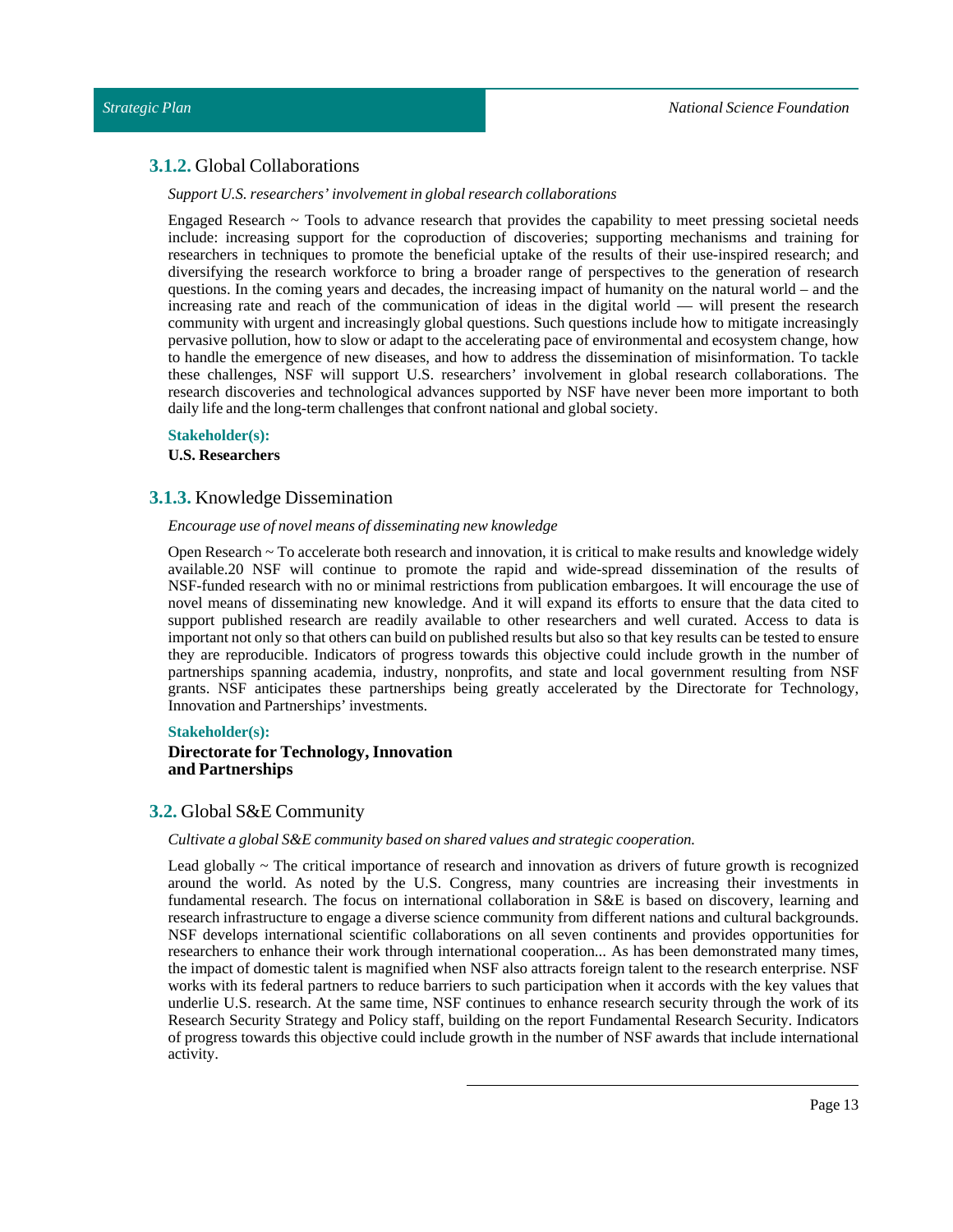*National Science Foundation*

## $Stakeholder(s):$ **GlobalS&E Community**

## <span id="page-13-0"></span>**3.2.1.** International Collaboration

*Leverage NSF and world resources through international collaboration*

A Global Footprint ~ NSF's Office of International Science and Engineering (OISE) leverages NSF and world resources through international collaboration to advance the frontiers of science. It promotes an integrated, foundation-wide, international engagement strategy and manages internationally- focused programs that are innovative and catalytic. OISE promotes innovation among the U.S. research community through access to international knowledge, infrastructure and capabilities.

## **Stakeholder(s): Office of International Science and Engineering**

## <span id="page-13-1"></span>**3.2.2.** Research Integrity

#### *Reinforce the integrity with which international research is conducted*

Research Integrity  $\sim$  It is vital that the U.S. remain a leader in the global S&E enterprise. In addition to generating new ideas and nurturing new discoverers and innovators, NSF leads through the values that it brings to scientific work, including open inquiry, integrity and inclusion. U.S. researchers in international collaborative projects reinforce the integrity with which international research is conducted, promote open access to data and broaden the range of participants involved.

## <span id="page-13-2"></span>**3.2.3.** Infrastructure

#### *Continue to participate in international research infrastructure development*

Global, Secure Collaboration ~ NSF facilitates the participation of U.S. scientists and engineers in international research partnerships. Many of today's great scientific challenges, such as climate change, the degradation of environmental services, food security and the availability of fresh water and clean energy, are global in scale and require global solutions. Pioneering observations in physics and astronomy increasingly require complex infrastructure designed and implemented by teams of hundreds or thousands of experts from around the world. Because of this, NSF must continue to participate in international research infrastructure development.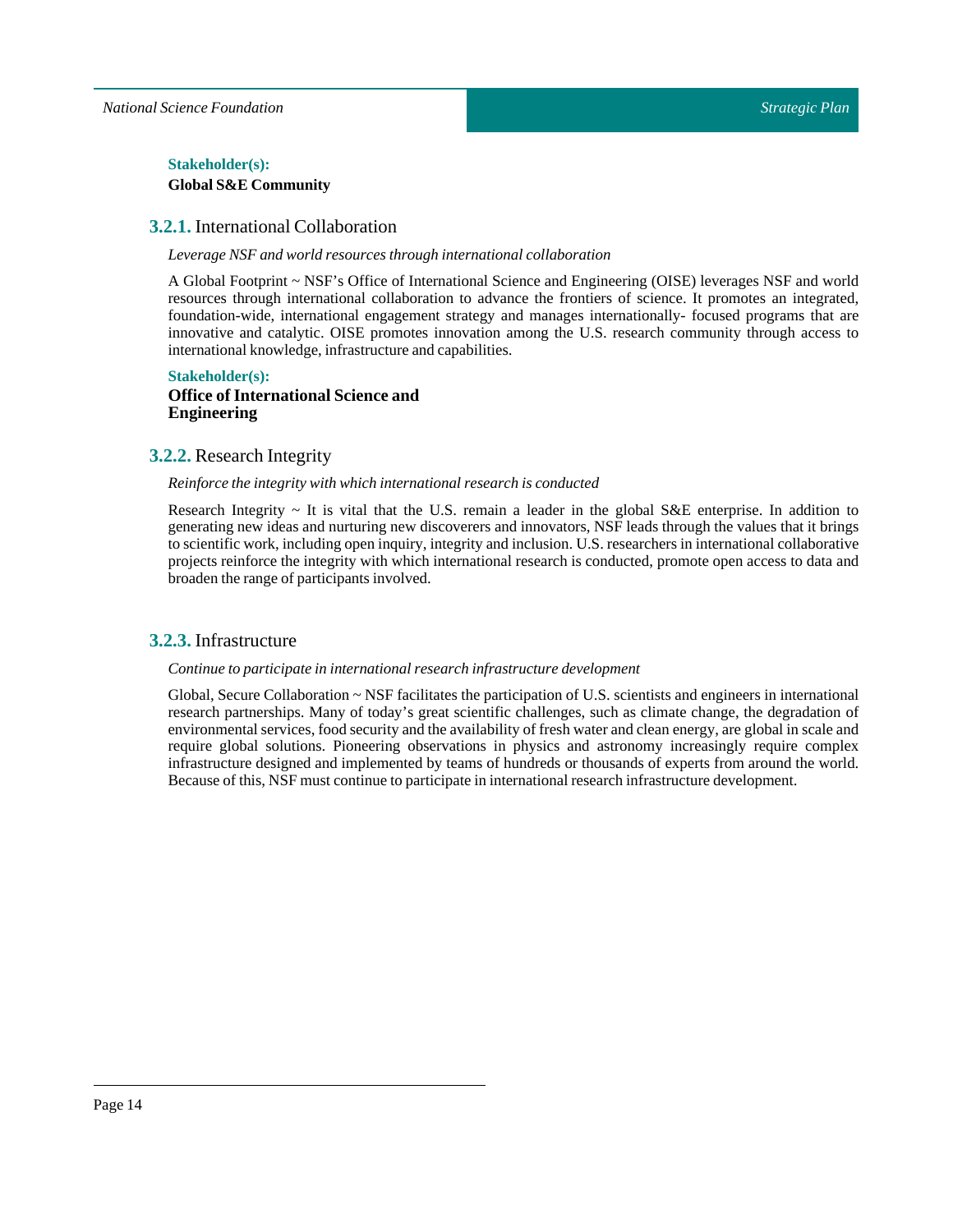## <span id="page-14-0"></span>**3.2.4.** Black Hole

*Capture images of a black hole*

A Global Effort: Imaging a Black Hole ~ The Event Horizon Telescope (EHT) – a planet-scale array of eight ground-based radio telescopes forged through international collaboration – was designed to capture images of a black hole. In 2019, researchers succeeded in obtaining the first direct visual evidence of a supermassive black hole and its "shadow."

**Stakeholder(s): Event Horizon Telescope**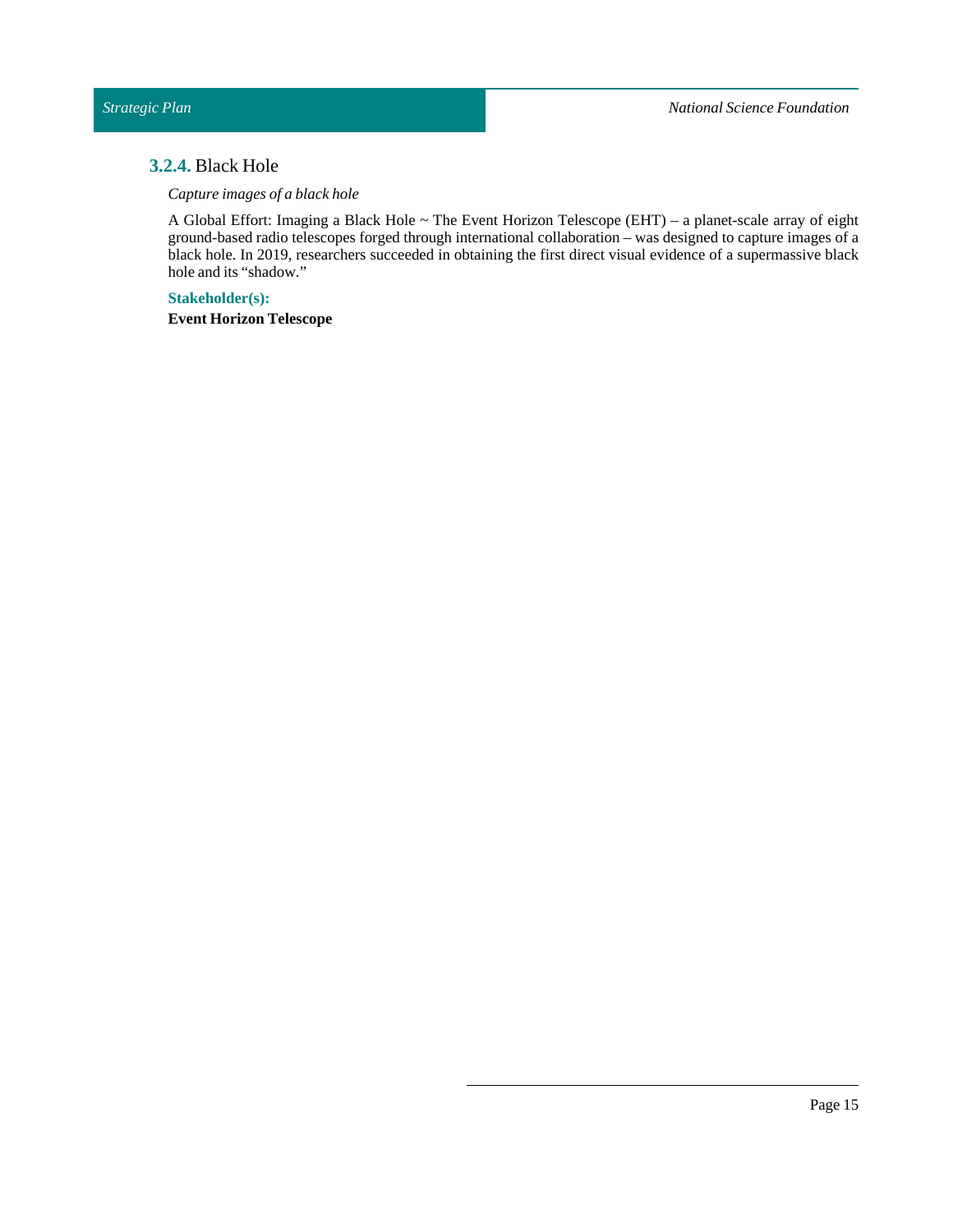# <span id="page-15-0"></span>**4. Excellence**

## *Excel at NSF operations and management.*

Excel ~ The first three strategic goals are associated with quickly evolving challenges. Meeting these and effectively fulfilling NSF's mission requires blending strong scientific leadership with robust organizational leadership. Both are characterized by vision and flexibility. NSF will reinforce its capacity to scale rapidly to advance an expanding portfolio that meets the growing need for breakthroughs in research and innovation. With the rapidly growing importance of exploratory and solutions-focused research for securing economic competitiveness and meeting pressing societal challenges, NSF must expand and strengthen the speed and scale at which research is conducted, research products are delivered and research and innovation communities grow.

## <span id="page-15-1"></span>**4.1.** Capacity & Capabilities

*Pursue innovative strategies to strengthen and expand the agency's capacity and capabilities.*

Strengthen at Speed and Scale ~ The four focus areas remain:

## <span id="page-15-2"></span>**4.1.1.** Processes

#### *Strengthen and Streamline Processes*

Strengthening and Streamlining Processes ~ NSF's goal of strengthening the speed and scale of its investments in fundamental research and their translation into societal benefits makes increases in the capacity and speed of internal processes essential. Such increases must be achieved while preserving timeliness, transparency, accuracy and accountability. To accommodate growth in NSF's portfolio and the rapid evolution in the nature of research and the research community, NSF continually reexamines its organizational structure and processes to make sure that they adapt and scale to the changing role of the agency. One example of this is the Renewing NSF activity, which began in the summer of 2017. NSF will pursue sustainable enterprise excellence through a continuing agency-wide change initiative that builds on the foundational work of Renewing NSF. This initiative aims to enhance performance of NSF's mission and maintain U.S. leadership in research and education across all areas of STEM. This effort is aligned with NSF's history of continuous organizational improvement. It will yield an even more agile organization better prepared for future challenges and opportunities. The four focus areas remain: • Making information technology work even better for all; • Adapting the workforce and the work • Streamlining, standardizing and simplifying processes and practices; and; • Expanding and deepening public and private partnerships.

Drawing on lessons learned in the SARS-CoV-2 pandemic, one anticipated change in NSF's processes will be the transition to a structure in which, on any given day, an increased number of staff members are working remotely, compared to before the pandemic, and many review panels, oversight visits and scientific meetings are conducted virtually. This transition will require new training in areas ranging from the management of remote workers to the successful facilitation of meetings conducted by videoconference. It will also require greater use of collaboration software. At the same time, this transition provides opportunities to expand the pool of talent from which NSF can draw, whether in recruiting reviewers or hiring staff. The growth of mechanisms to allow virtual participation by NSF staff in site visits and scientific and other types of professional meetings reduces the burden imposed by frequent travel and enables both scientific and business operations staff to maintain stronger connections with their networks of professional colleagues. These stronger connections to the research, grants management and business operations communities will enable NSF to maintain greater awareness of the evolving research frontier and engagement with the new researchers joining the S&E community.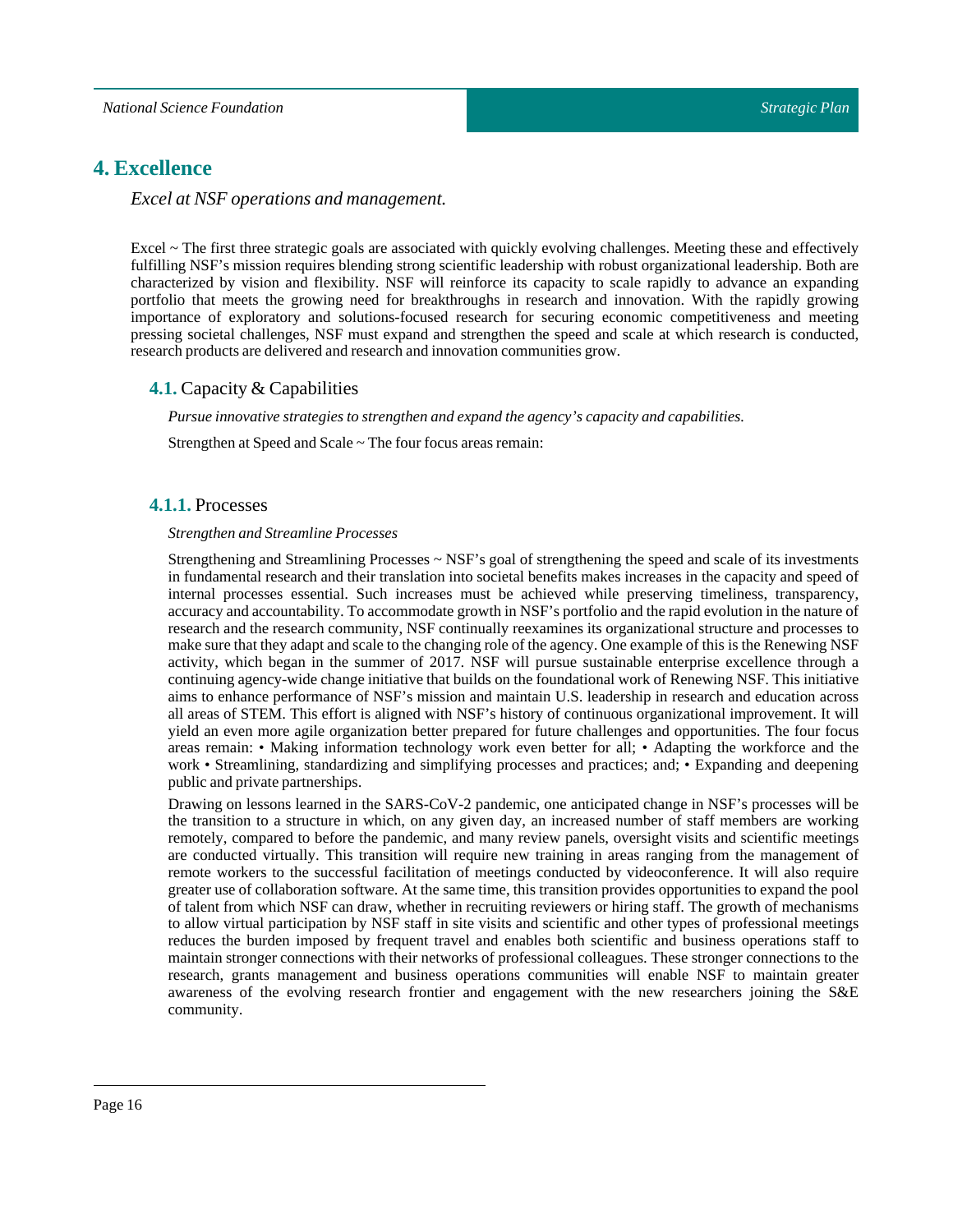## <span id="page-16-0"></span>**4.1.2.** Tech & KM

*Capitalize on new technologies and emerging data analytics capabilities and expand our capabilities for analysis and knowledge management*

New Technologies and Knowledge Management ~ NSF will continue to capitalize on new technologies and emerging data analytics capabilities and pursue vigorously the expansion of its capabilities for analysis and knowledge management. These are needed not only to assess internal operational performance and processes, but also to track and anticipate trends in research and to monitor and oversee progress in the construction of major facilities. NSF program officers and reviewers rely upon the agency's information systems and analytic capabilities to enable the outstanding merit review process that undergirds NSF's global reputation. Also essential is maintaining a safe and secure physical and cyber environment. NSF relies heavily on IT for all of its processes — including financial transactions, merit reviews and personnel records — but IT is also the gateway to communication and interaction with stakeholders in the research community. As trends towards a mobile workforce and remote work continue, IT will only become more important. Work on the Renewing NSF theme of making IT work even better for all will help position NSF to take advantage of advances in information technologies, including AI, automation and the growing availability of shared services.

## <span id="page-16-1"></span>**4.1.3.** Organizational Structure

#### *Evolve our structure to better accommodate growth*

An Evolving Structure ~ Periodically, when a new field or type of activity that NSF has nurtured has reached a critical mass, NSF has evolved its structure to better accommodate that growth. This plan coincides with the creation of a new Directorate for Technology, Innovation, and Partnerships (TIP) that will advance research and innovation leading to breakthrough technologies and solutions to national and societal challenges. This directorate will constitute a crosscutting platform that leverages, energizes, and rapidly brings to market and to society the innovations that result from all of NSF's investments. Further, TIP will open up new possibilities for research and education by catalyzing strategic partnerships linking academia, industry, government, philanthropy, investors and civil society to cultivate 21st-century local, regional and national innovation ecosystems. The agency will continue to be ready to adapt its structure and processes as its budget and responsibilities grow

#### <span id="page-16-2"></span>**4.1.4.** Administrative Services

#### *Continuously improve business processes,financial management and policies and associated infrastructure*

Administrative Services  $\sim$  To accomplish its mission in research and education while maintaining its outstanding stewardship of taxpayer resources, NSF requires a wide range of operational and administrative services. These include human resource management, procurement, IT, financial management, program management, project management and administrative support. Built on a commitment to openness and transparency, NSF will follow a strategy of continuous improvement in business processes, financial management and policies and associated infrastructure. This may include the pursuit of partnerships and shared services as a means of promoting excellence and efficiency, as well as innovation in support of a mobile workforce and the use of remote work practices. NSF will leverage all available authorities to ensure that the contracts, agreements and partnerships it enters allow for innovation, reduce burdens on NSF and its partners, and provide meaningful oversight as the need for operational and administrative services evolve.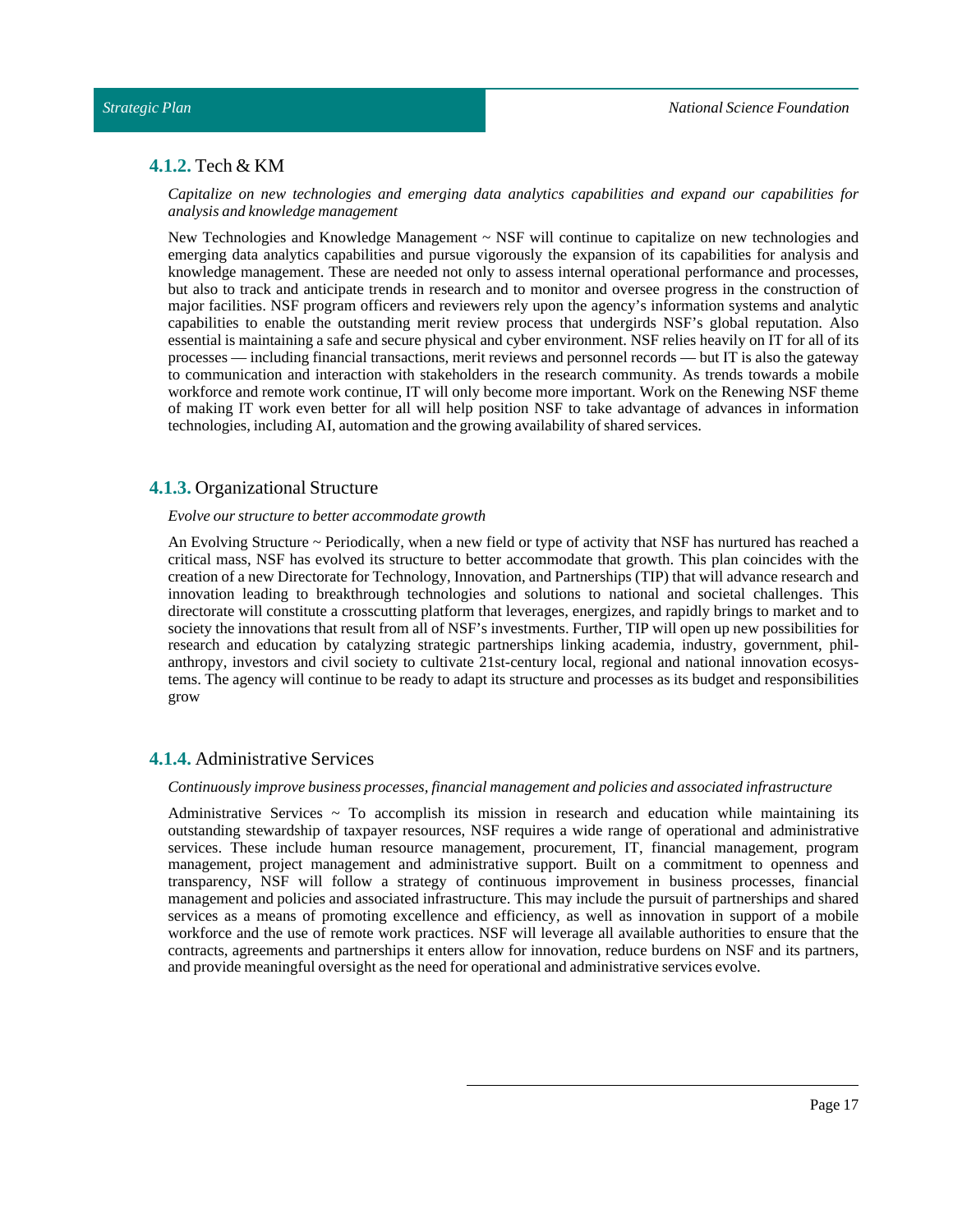## <span id="page-17-0"></span>**4.1.5.** Administrative Burden

#### *Reduce Administrative Burden*

Reducing Administrative Burden  $\sim$  Surveys of researchers have identified time preparing proposals and reporting progress on projects as a significant administrative burden. The time researchers spend on developing proposals that are highly rated by reviewers but nevertheless must be declined for lack of funds is a loss of productivity for the research enterprise. NSF will explore a number of remedies to this burden, including increasing award size and duration as budgets permit and pursuing partnerships with non-federal entities interested in collaborating in the support of research and innovation. In addition, NSF will continue its efforts to streamline and simplify reporting.

## <span id="page-17-1"></span>**4.1.6.** Risk Management

#### *Expand methodical risk assessment across the foundation*

Risk Management ~ NSF embraces enterprise risk management. This is applied throughout the life cycle of awards and to the oversight of major facilities, physical and cyber security and other operational processes. NSF is unique in its dynamic organizational structure, which has enabled it to adapt quickly and effectively to transformations in the science, engineering and education landscape. This structure also enables NSF to form effective partnerships across government, academia and industry. This dynamism and the philosophy of striving for continuous improvement reflect an organization that is constantly learning and evolving. Maintaining resilience in such an environment requires NSF to continue to identify and manage associated risks and opportunities. One example of these risks is a workforce that is in constant transition, with a significant proportion of the scientific staff serving as rotators for one- to four-year terms, coupled with natural attrition and retirement. Information technology systems must be upgraded continually to support evolving business processes as well as necessary security and privacy protections. NSF will encourage an expansion of the use of methodical risk assessment across the foundation, including identifying, ranking, analyzing, tracking, controlling, accepting, transferring and mitigating risks; developing associated contingency management plans; and planning and implementing strategies that effectively manage and mitigate risk factors. Management challenges identified by the Inspector General will also be an input to this risk management framework. NSF will continue to promote a highly consultative culture, in which appropriate stakeholders are engaged early and throughout risk management processes.

## <span id="page-17-2"></span>**4.1.7.** Climate Impact

#### *Examine ways to reduce the climate impacts of our operations*

Climate Impact ~ Recognizing the importance of reducing direct and indirect emissions of greenhouse gases, NSF will examine ways in which it can reduce the impacts of its own operations by, for example, making greater use of virtual meeting technologies to reduce the need for travel by staff and reviewers.

#### <span id="page-17-3"></span>**4.1.8.** Performance & Impact

#### *Assess Performance and Impact*

Assessing Performance and Impact  $\sim$  NSF employs data-driven decision-making. Through an internal evaluation and assessment of current capability and the use of tools such as strategic reviews and the NSF Learning Agenda (see Appendix A.1), NSF will expand its capabilities to assess the performance and impacts of its business processes and programs. Indicators of progress under this objective could include a measure of the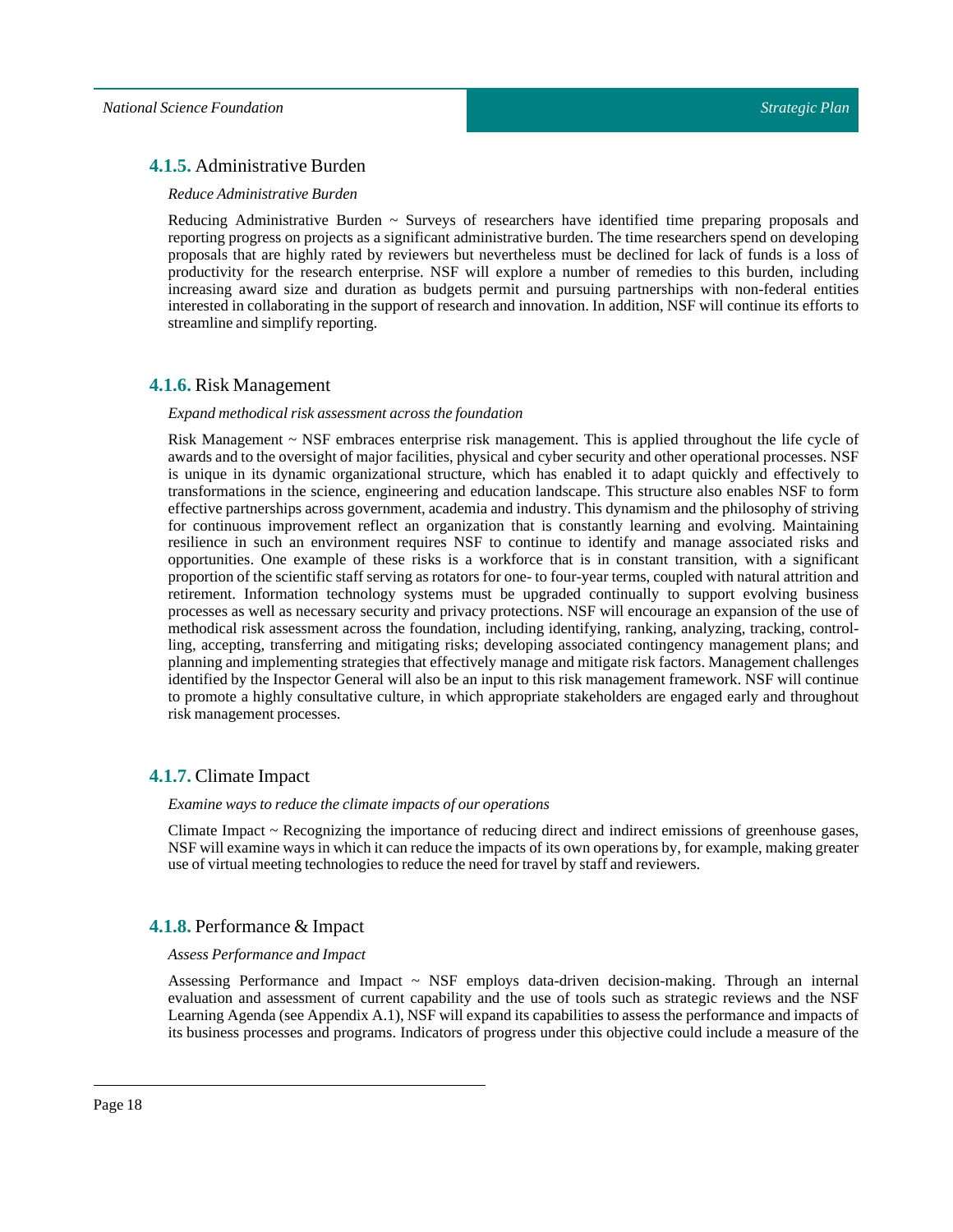reliability of NSF's information technology resources to ensure that critical information and IT systems are available to support staff and our awardees in their pursuit of NSF's mission.

## <span id="page-18-0"></span>**4.2.** Workforce

#### *Attract, empower and retain a talented and diverse NSF workforce.*

Invest in People ~ One key prerequisite of being able to scale up the pace of discovery and innovation through strengthened NSF investments is a workforce that is engaged, highly capable and diverse. NSF cultivates adaptability and flexibility, furthering the agency's ability to proactively respond to an ever-changing landscape. NSF strives to help prepare a diverse, globally competent STEM national workforce and STEM-literate citizenry, and these goals are also reflected inward. NSF's development of a globally competitive workforce harnesses diverse perspectives that promote innovation and advance the Foundation's mission.

#### <span id="page-18-1"></span>**4.2.1.** Human Capital Management

#### *Position NSF to readily adaptin a changing scientific and technological environment*

To be an effective organization, NSF cultivates capabilities that enable it to be nimble and innovative by using flexible human capital processes that position NSF to readily adapt in a changing scientific and technological environment. From recruitment to development and retention of exceptional administrative and business professionals, scientists and engineers, NSF's investments in human capital, and its commitment to its staff, are rooted in the knowledge that people make scientific exploration and discovery possible.

#### <span id="page-18-2"></span>**4.2.1.1.** Hybrid Workforce

#### *Move toward a hybrid workforce*

One component of the Renewing NSF effort involves NSF moving toward a hybrid workforce, which will enable the agency to have a geographically diverse presence, increasing the agency's ability to effectively recruit the best and brightest talent throughout the nation.

## <span id="page-18-3"></span>**4.2.1.2.** Positions

#### *Analyze and assess NSF's current positions and visualize future positions*

Another component involves analyzing and assessing NSF's current positions and visualizing future positions. This will strengthen the Foundation's ability to rationalize the many types of position descriptions that NSF uses, standardize career ladders to facilitate greater mobility of staff across the organization and increase the pathways for staff members to advance. It will also ensure that the agency identifies the current and future competencies and skills that are required to harness new technologies and techniques, assess gaps and design a path to ensure employees are poised to meet the future needs of the agency. For example, as skills such as data science and machine learning become more critical, NSF anticipates that the capacity of the agency workforce in these areas will be enhanced through specific hiring and training activities.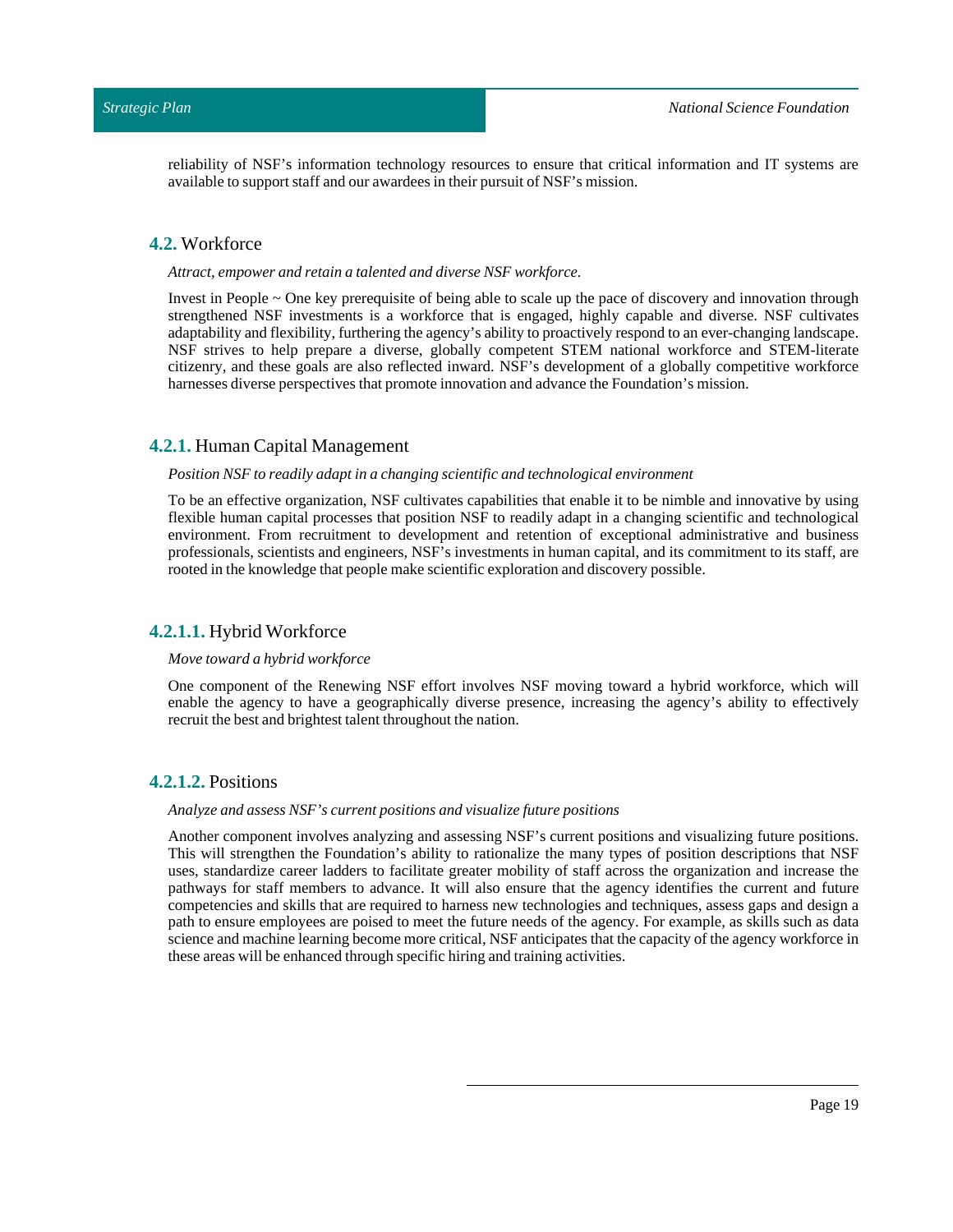## <span id="page-19-0"></span>**4.2.1.3.** Programs

*Implement the Program Management Improvement and Accountability Act* 

Another component of Renewing NSF is NSF's continued implementation of the "Program Management Improvement and Accountability Act" (PMIAA). Leveraging the competency tools and training resources developed for the Major Facility/Acquisition portfolio, NSF will target other significant programs within the broader awards portfolio where program and project management skills are necessary to enable successful program outcomes and enhance agency performance. Training and development plans for NSF staff associated with these programs will incorporate internal resources from the NSF Academy (described below) as well as those being developed by other agencies that are implementingPMIAA.

# **Stakeholder(s):**

**NSF Academy**

## <span id="page-19-1"></span>**4.2.1.4.** Recruitment, Hiring & Promotion

#### *Create a balanced workforce of permanent and rotating staff members*

NSF uses various hiring authorities to create a balanced workforce of permanent and rotating staff members. The recruitment and promotion processes are strengthened by internal training on the nature of unconscious bias and techniques to mitigate it. Diversity in backgrounds and perspectives is a powerful resource; NSF strives to maintain a workforce that is inclusive at all levels and in all units within the foundation.

## <span id="page-19-2"></span>**4.2.2.** Training & Development

#### *Nurture the development of in-house managerial talent*

Through an emphasis on leadership training, coaching and detail assignments, NSF nurtures the development of in-house managerial talent from within its ranks to complement the opportunities provided through external hiring.

## <span id="page-19-3"></span>**4.2.2.1.** Rotators

#### *Recruit rotators from academia and elsewhere*

By recruiting rotators from academia and elsewhere and actively engaging permanent staff in professional society conferences and research community workshops, and through its Independent Research/Development program, NSF maintains its essential, strong connection to the forefront of science, engineering and education research.

**Stakeholder(s):**

**Academia**

## <span id="page-19-4"></span>**4.2.2.2.** Conferences & Workshops

*Engage staffin professional society conferences and research community workshops*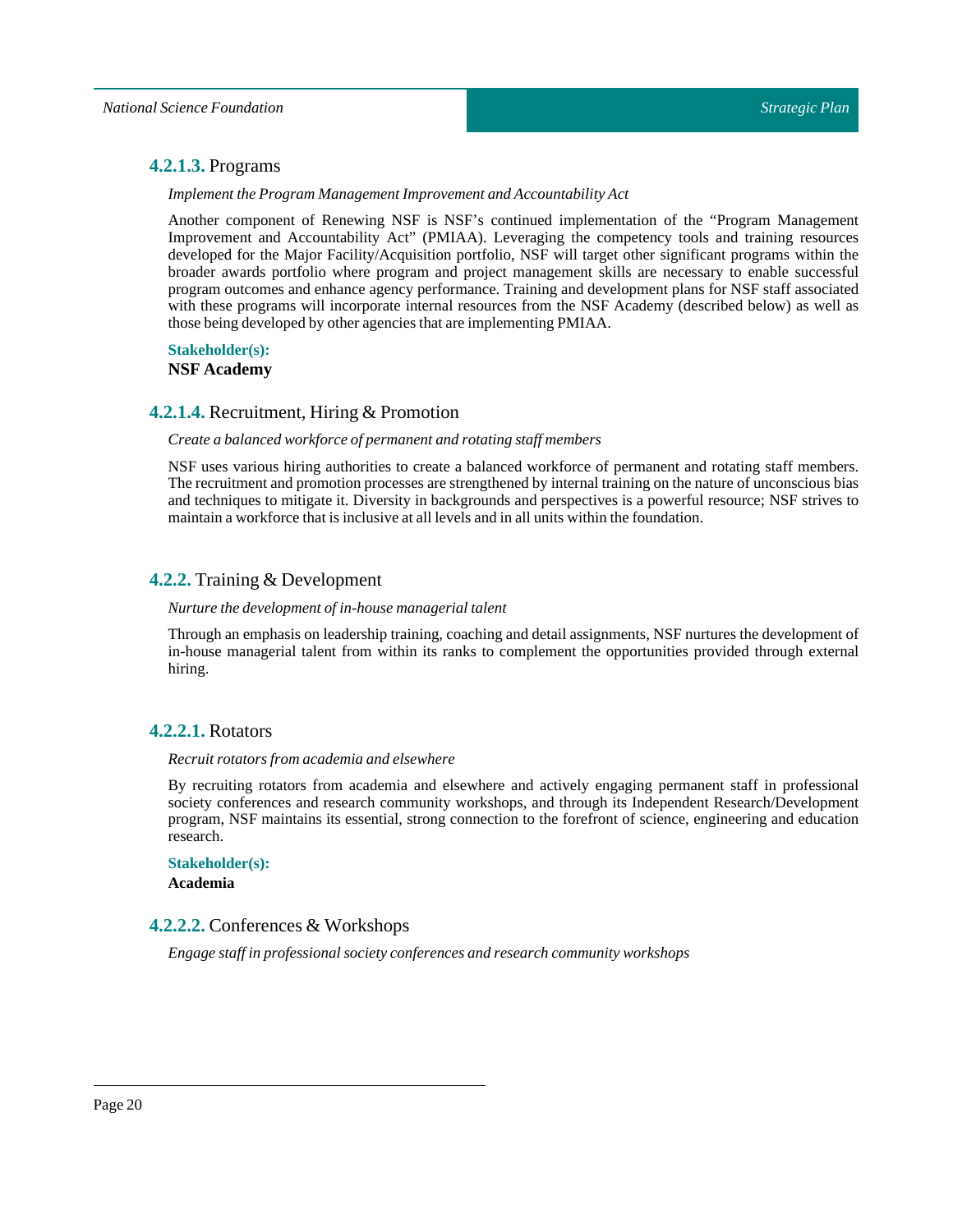## <span id="page-20-0"></span>**4.2.2.3.** Work Environment

*Provide an environment that bolsters employee enthusiasm and psychological commitment to the mission and vison of NSF*

NSF leadership fosters an inclusive and engaging workplace for employees by providing employees with an environment that bolsters employee enthusiasm and psychological commitment to the mission and vison of NSF. NSF has an active employee engagement program that is reinforced by a host of work/life programs, which are continuously reviewed to ensure the programs address the challenges faced by employees.

## <span id="page-20-1"></span>**4.2.2.4.** Education & Training

#### *Provide a wide array of education and training opportunities for staff members*

To further support an inclusive and engaged workplace, NSF supports a learning culture for all staff by providing a wide array of education and training opportunities for staff members that strengthen the capacity of the Foundation and increase its value to the nation. This support is exemplified in the value placed on employee training and development.

#### **Stakeholder(s):**

#### **NSF Academy** : *In addition to opportunities for external training, NSF maintains a strong internal resource, the NSF*

*Academy, that continuously develops and disseminates cutting-edge information aimed at enhancing the know-how of the agency's staff.*

## <span id="page-20-2"></span>**4.2.2.5.** Teamwork

*Further skills in communication, collaborative work and other tools to enable highly effective teams*

In keeping with its aspiration to be a high-performing organization, NSF provides a vehicle for its employees to learn how to work more efficiently and more creatively, furthering their skills in communication, collaborative work and other tools to enable highly effective teams. This equips employees to meet current and future agency needs and to be utilized to their fullest potential. NSF provides its managers with the requisite toolkit for managing effectively, offering opportunities to learn and enhance skills that are tailored to new and experienced managers, respectively.

## <span id="page-20-3"></span>**4.2.3.** Employee Engagement

#### *Engage employees*

The high performance of NSF's workforce is crucial to the fulfillment of the agency's mission. NSF rewards exemplary performance through a variety of employee recognition programs.

## <span id="page-20-4"></span>**4.2.3.1.** Performance & Recognition

*Reward exemplary performance through employee recognition programs*